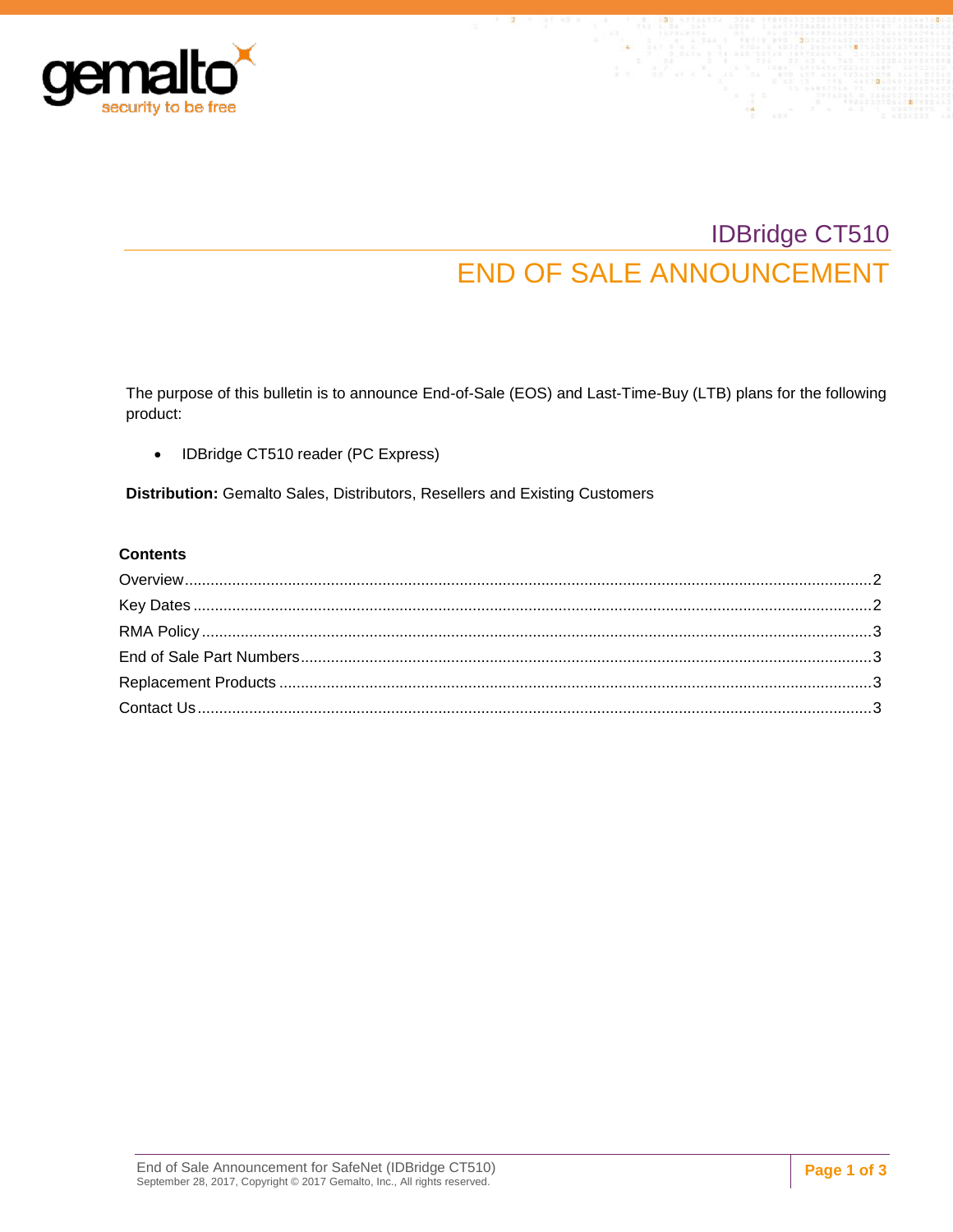

# <span id="page-1-0"></span>**Overview**

The purpose of this bulletin is to announce End-of-Sale (EOS) and Last-Time-Buy (LTB) plans for the following products:

• IDBridge CT510 reader (PC Express)

Gemalto is committed to providing our customers with the most advanced authentication technologies. As part of our ongoing investments in our product portfolio, Gemalto will transition the products listed above to the replacement products outlined in this document and detailed in the ["Replacement Products"](#page-2-4) section.

Gemalto has developed a plan to ensure current customers a smooth transition in upgrading to the latest available Gemalto technology. If you have questions about this transition that are not addressed in this document, please contact your local account manager for more information.

# <span id="page-1-1"></span>Key Dates

The following are key dates in the End of Sale process:

| <b>Milestone</b>    | Date           | <b>Comment</b>                                                                                            |
|---------------------|----------------|-----------------------------------------------------------------------------------------------------------|
| LAST-TIME-BUY (LTB) | March 30, 2018 |                                                                                                           |
| END-OF-SALES (EOS)  | March 31, 2018 | Due to the limited availability of hardware<br>components, Gemalto will fulfill LTB<br>orders as follows: |
|                     |                | • Gemalto will make every effort to fulfill<br>all orders placed during the LTB period                    |
|                     |                | • Orders placed during the LTB period<br>will be processed on a first-come first-<br>served basis         |
|                     |                | 1. Orders will not be accepted<br>after the LTB end date                                                  |
|                     |                | Last delivery will be<br>2.<br>September 30, 2018                                                         |
| END-OF-LIFE (EOL)   | March 31, 2019 |                                                                                                           |